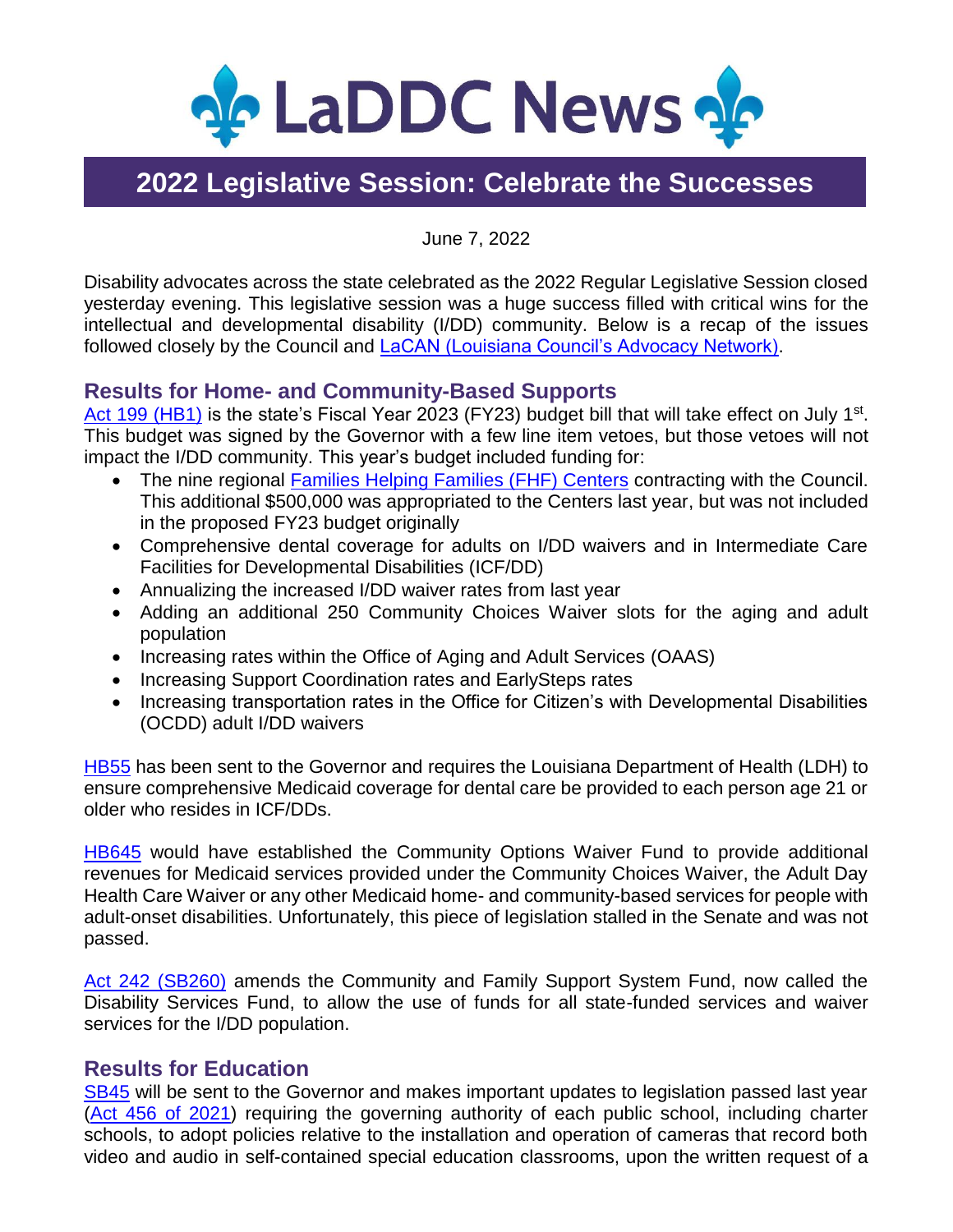student's parent or legal guardian. Unfortunately, many districts have yet to adopt these policies. SB45 amends current law to state:

- Policies must be adopted by December 31, 2022, or within 60 days of receipt of funding, whichever comes first
- Copies of the adopted policy are to be submitted to the Louisiana Department of Education (LDOE) by January 15, 2023 and within 10 days of any policy revisions
- Policy must include provisions on how a parent or legal guardian may request cameras

Approximately \$8 million has been included in the FY23 budget to fund cameras.

[SB192](https://www.legis.la.gov/legis/BillInfo.aspx?i=242133) will be sent to the Governor and creates the Postsecondary Inclusive Education Fund to fund programs for students with I/DD at Louisiana postsecondary institutions. SB192 also creates the Postsecondary Inclusive Education Advisory Council to advise the Board of Regents with respect to funding and expanding these programs, provide technical assistance to institutions starting or expanding programs and develop operational guidelines and processes for the programs. Approximately \$1 million has been included in the FY23 budget for this issue.

Seven pieces of legislation were filed addressing Education Savings Accounts (ESAs) and school choice. The Council, LaCAN and many other advocates, groups and organizations shared their concerns for ESAs with the legislature and the potential impacts ESAs may have on the public school system and its ability to serve children with disabilities. A more detailed explanation of the Council and LaCAN's concerns can be found [here.](https://laddc.org/wp-content/uploads/2022/04/LaCAN-AA9-ESA-and-Impacts-on-Students-with-Disabilities-4.23.22.pdf) Two of the bills [\(HB194](https://www.legis.la.gov/legis/BillInfo.aspx?i=241764) and **SB203**) made it through session and will be sent to the Governor.

#### **Others Issues of Interest**

Numerous other issues focusing on home- and community-based supports, education and employment were addressed throughout session. A complete list of all the issues monitored by the Council during the 2022 Legislative Session can be found on the [Council's website.](https://laddc.org/) Click on the "2022 Legislative Bill Tracking" banner.

We also encourage you to reach out to your State Representative and State Senator to thank them for their support of the disability community this session.

- [Click here](https://house.louisiana.gov/H_Reps/H_Reps_FullInfo) for State Representatives' full contact information.
- [Click here](https://senate.la.gov/Senators_FullInfo) for State Senators' full contact information.
- Don't know your State Representative and/or State Senator? [Click here](https://www.legis.la.gov/legis/FindMyLegislators.aspx) and enter your home address. The first person listed will be your State Representative. The second will be your State Senator.

## **Thank You for Your Advocacy Work**

The Council and LaCAN want to thank all of you for your support and engagement in advocacy this session. Due to the COVID-19 pandemic, this was the first session in two years in which the Council and LaCAN had a physical presence at the Capitol. Without your hard work, dedication and determination these successes would not have been possible. Advocacy truly does work!

## **Contact Us**

LaDDC News is the electronic newsletter for the LA Developmental Disabilities Council. If there are any questions about the information above, contact the Council by replying to this email, or calling the toll free number listed below: